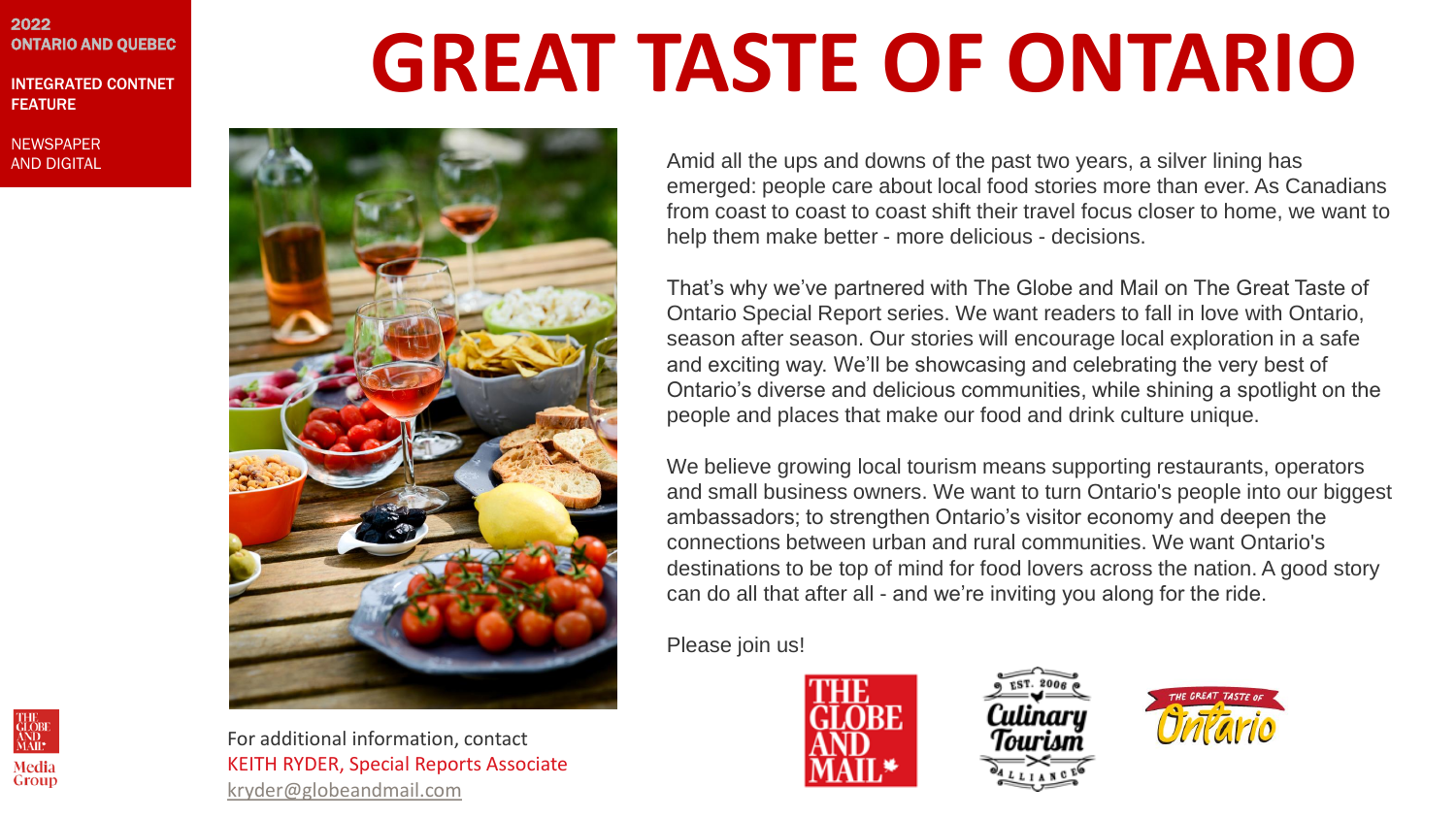# **GREAT TASTE OF ONTARIO: SUMMER EDITION -JUNE 24TH**

The sun is shining, the air is warm and breezy, and the car is packed – there's nothing quite like summer in Ontario, and no better way to spend a lovely summer day than a jaunt to some of the province's most picturesque and charming destinations. From brunch on a scenic patio to touring local wineries, catered picnics and more, the Culinary Tourism Alliance and The Globe and Mail will cover it all in a package of compelling, must-read culinary tourism content that keeps local experiences and products firmly in the spotlight.

This feature is the perfect way to stay top of mind among adventurers seeking to explore Ontario and all the deliciousness it has to offer in the sunny summer season, all while supporting local businesses.





*\*Globe Content Studio reserves the right to make all final editorial decisions on article topics and content mentions. Submitting a pitch idea does not quarantee that the concept will be used in the final product.*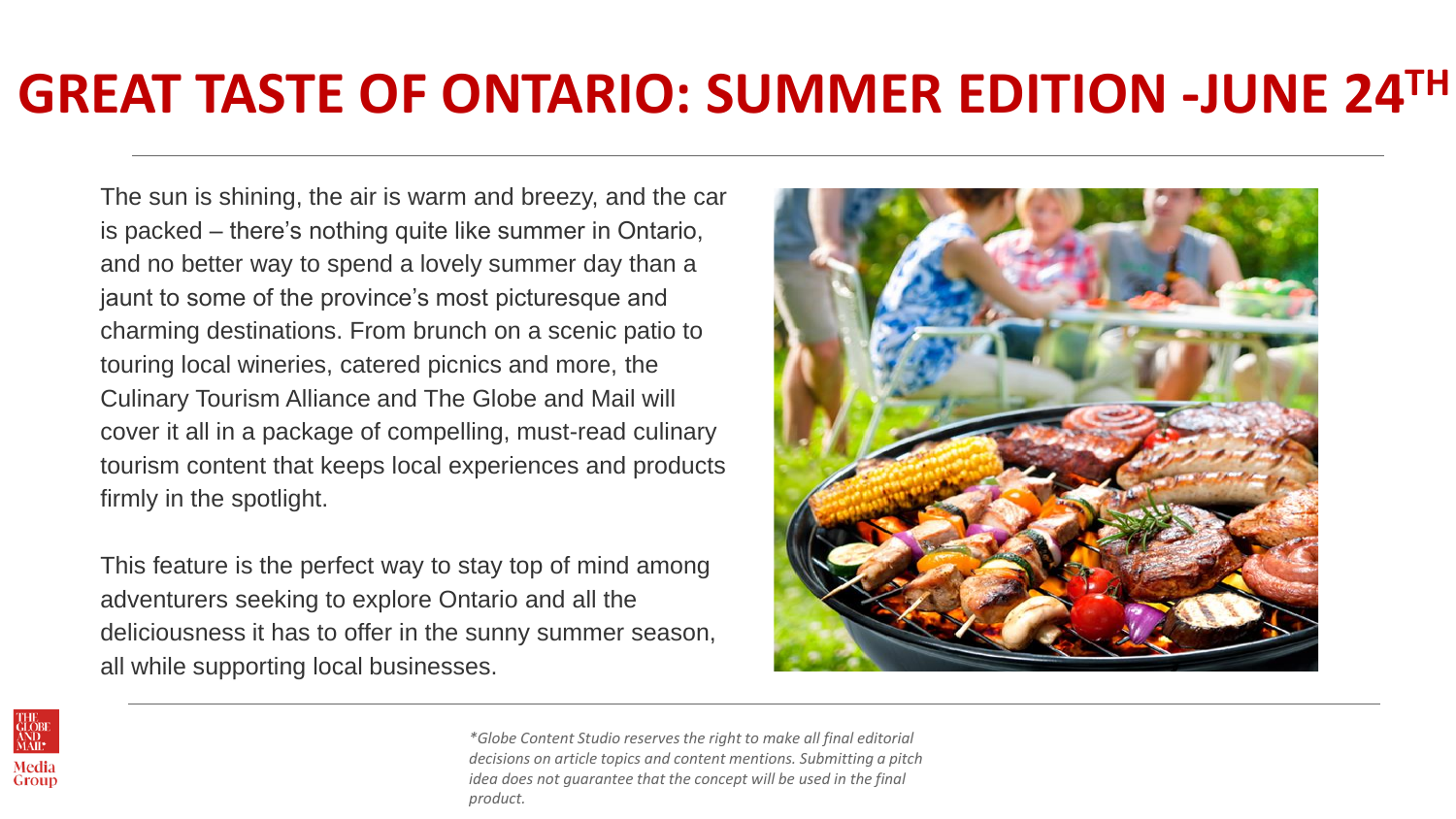# **PUBLICATION DATES AND DEADLINES**

| <b>PUBLICATION DATE</b>           | <b>BOOKING DEADLINE</b>        | <b>MATERIAL DELIVERY DATE</b> |
|-----------------------------------|--------------------------------|-------------------------------|
| April 29th, 2022                  | <b>PUBLISHED</b>               | <b>PUBLISHED</b>              |
| June 24th, 2022                   | May 25th, 2022                 | June 3rd, 2022                |
| September 30 <sup>th</sup> , 2022 | August 31 <sup>st</sup> , 2022 | September 9th, 2022           |
| December 16th, 2022               | November 16th, 2022            | November 25th, 2022           |



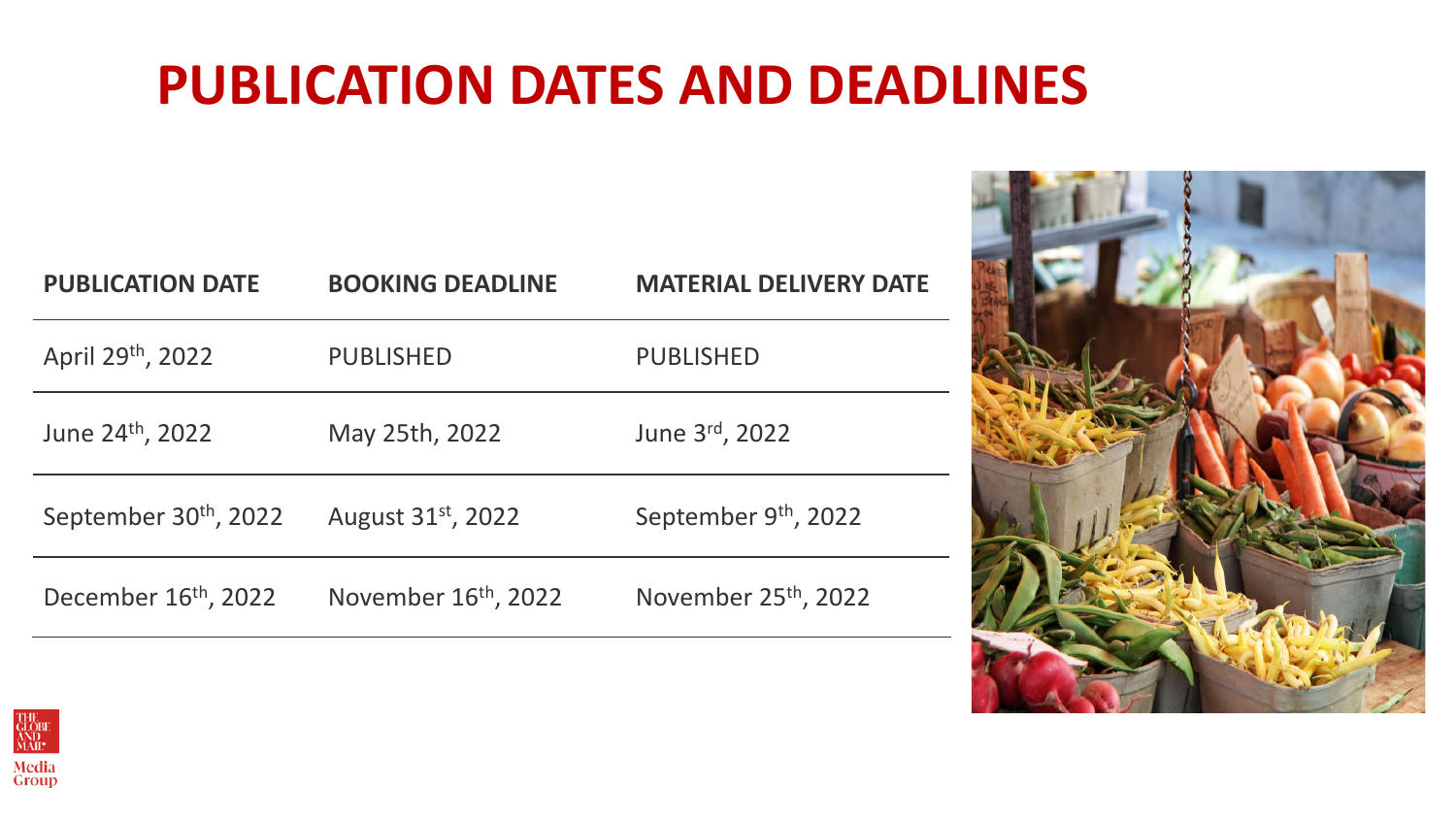### ADVERTISING OPTIONS

*Integrated Content Features are offered as bundled advertising packages across print and digital media.* 

#### DIGITAL

- IMPRESSIONS delivered as
	- 50% 300x600 audience engagement units with advertiser logo above article link
	- 50% 300x250 big box + 728x90 leaderboard advertiser brand ads
- Advertiser branding as 300x250 big box + 728x90 leaderboard also appears next to articles, nonguaranteed impressions.

#### *INTEGRATED CONTENT ARTICLES WILL RUN IN PARTNER SECTION*

### PRINT

- YOUR CHOICE OF AD SIZE
- Advertising space can consist of brand
	- and/or client sponsor content.
		- Additional investment applicable for client sponsor content.
- Participating advertisers who book before advertising deadline can be featured with quote and/or image in content space.

*INTEGRATED CONTENT FEATURES WILL APPEAR WITH COMMITTED ADVERTISING IN EITHER SEPARATE OR RELEVANT SECTION*

|                                                     | 1-2 insertions                            | 3-4 insertions                            |  |
|-----------------------------------------------------|-------------------------------------------|-------------------------------------------|--|
| <b>Advertising opportunity</b>                      | <b>Investment per</b><br><b>insertion</b> | <b>Investment per</b><br><b>insertion</b> |  |
| Full page and 300,000<br>digital impressions        | \$16,100                                  | \$14,600                                  |  |
| Half page and 300,000<br>digital impressions        | \$13,400                                  | \$12,300                                  |  |
| Quarter page and 300,000<br>digital impressions     | \$10,100                                  | \$9,250                                   |  |
| Horizontal banner, no digital<br><i>impressions</i> | \$4,300                                   | \$3,800                                   |  |
| Eighth page, no digital<br>impressions              | \$3,700                                   | \$3,400                                   |  |

Rates — Culinary Tourism Alliance

- *Rates include 300,000 digital impressions across desktop, tablet and mobile web, unless otherwise noted.*
- *One month delivery on impressions. Delivery times are subject to seasonal adjustments.*
- *Bundle print and digital investments are discounted compared to single media commitments.*
- *Rates are net, agency fees are additional.*